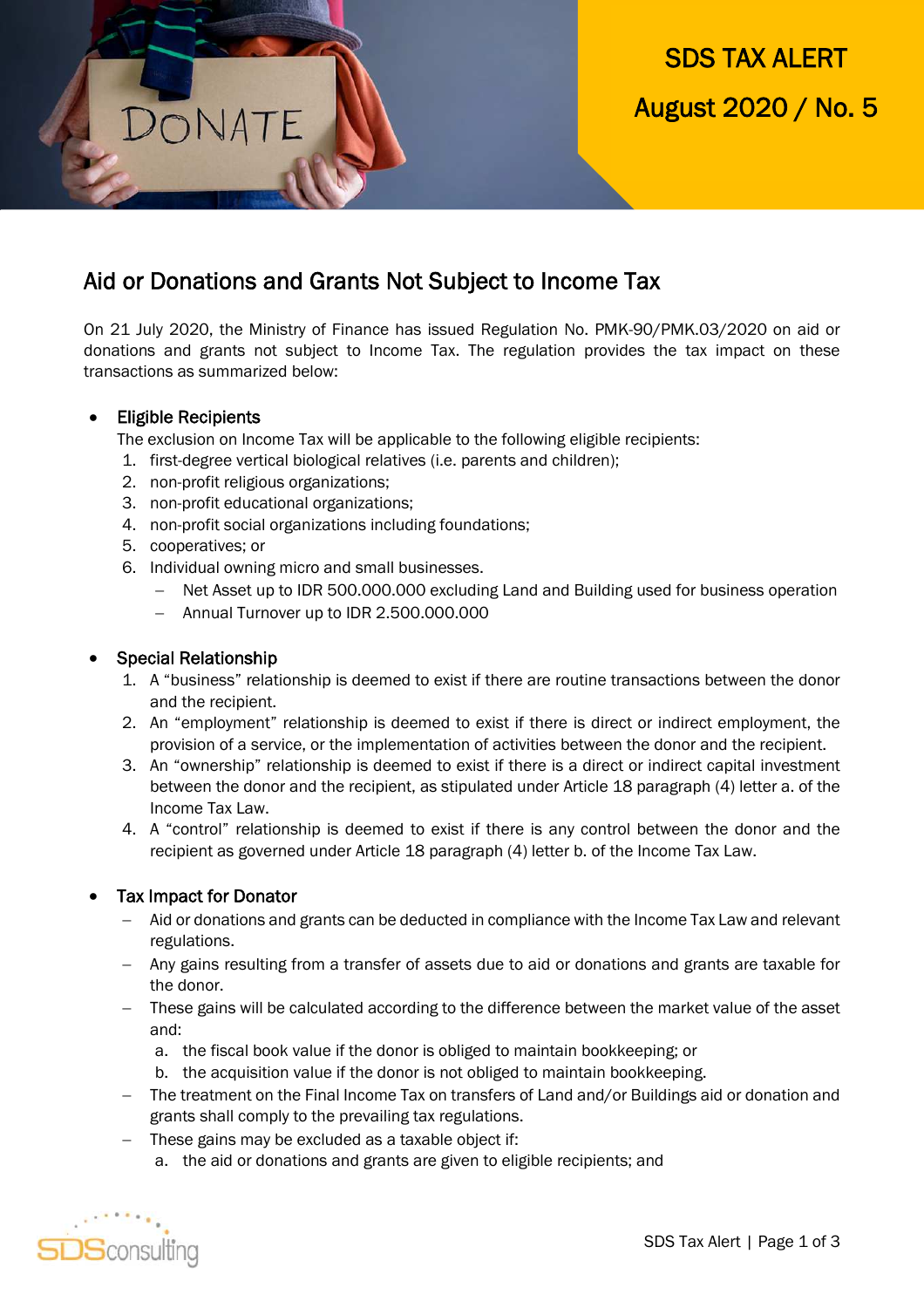

b. there is no business, employment, ownership or control relationship between the donator and the recipient.

If ownership or control relationship exists, the gain is still treated as a non-taxable object if both the donator and the recipient are religious, educational or social organizations.

#### Tax Impact for Recipient

DONATE

- Aid or donations and grants are non-taxable for eligible recipients under the condition that business, employment, ownership or control relationship does not exist. If ownership or control relationship exists, the aid or donations and grants is still treated as a non-taxable object if the recipient are religious, educational or social organizations.
- Acquisition value of aid or donations in the form of fixed asset shall be recorded by the recipient using:
	- a. Fiscal book value if the donator is required to maintain bookkeeping
	- b. Other value if the donator is not required to maintain bookkeeping as follows:
		- 1. For Land or Building Assets Tax Object Sale Value (NJOP) as stated in the Tax Payable Notification Letter (SPPT) in the year of transfer; or if no SPPT exist, value as stated in a statement letter from Regional Government in charge of Regional Tax on which the Land or Building is located.
		- 2. For Non Land or Building Assets Market Value at the time of transfer.
- Assets with useful life more than one year used for obtaining, collecting and maintaining income shall be deductible through either depreciation or amortization.